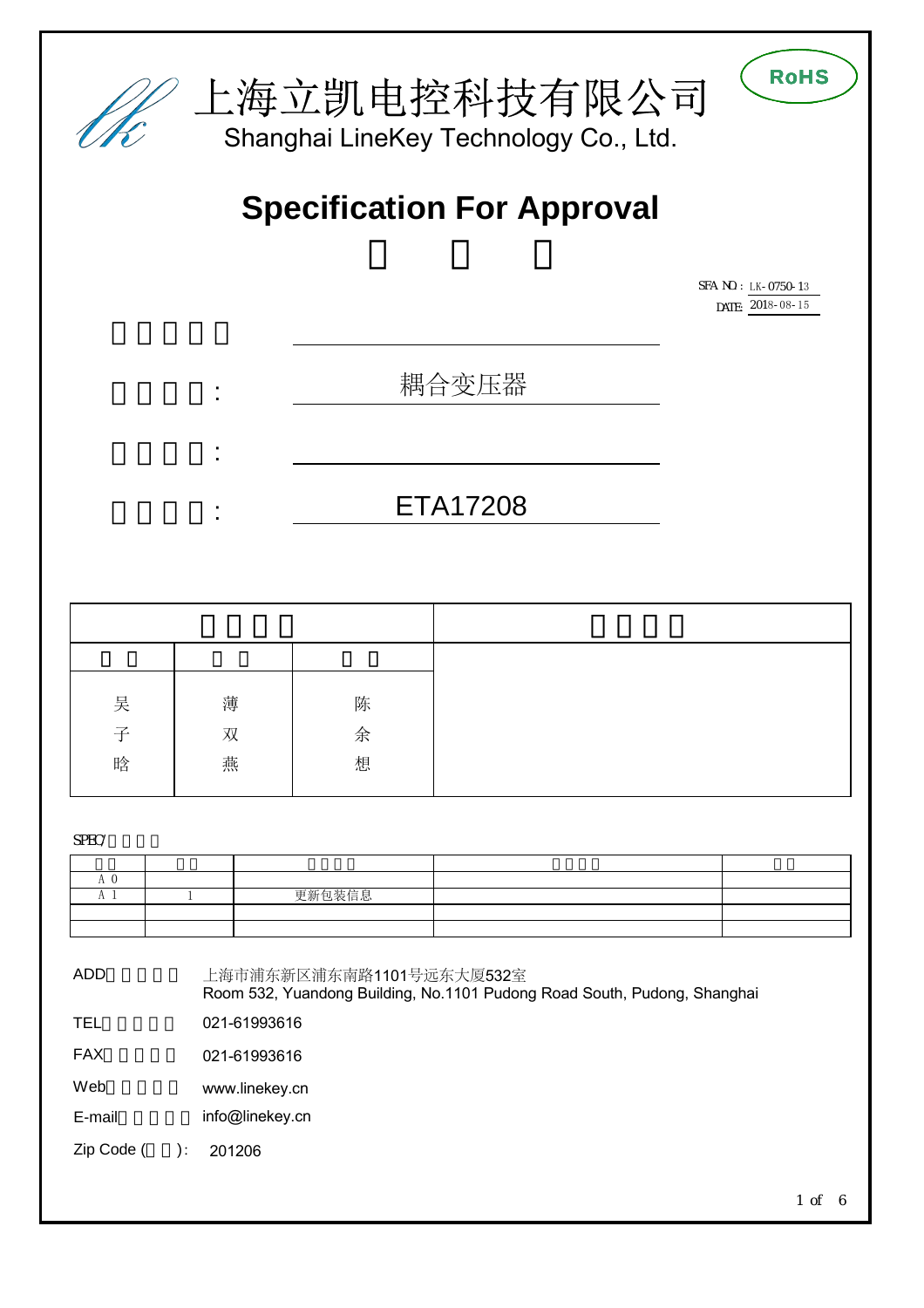

## **Recommended Land Pattern (in mm)**



| /PREPARED BY: | <b>CHECKED BY:</b> | /Rati fyi ed By: |
|---------------|--------------------|------------------|
| 吴子晗           | 薄双燕                | 陈余想              |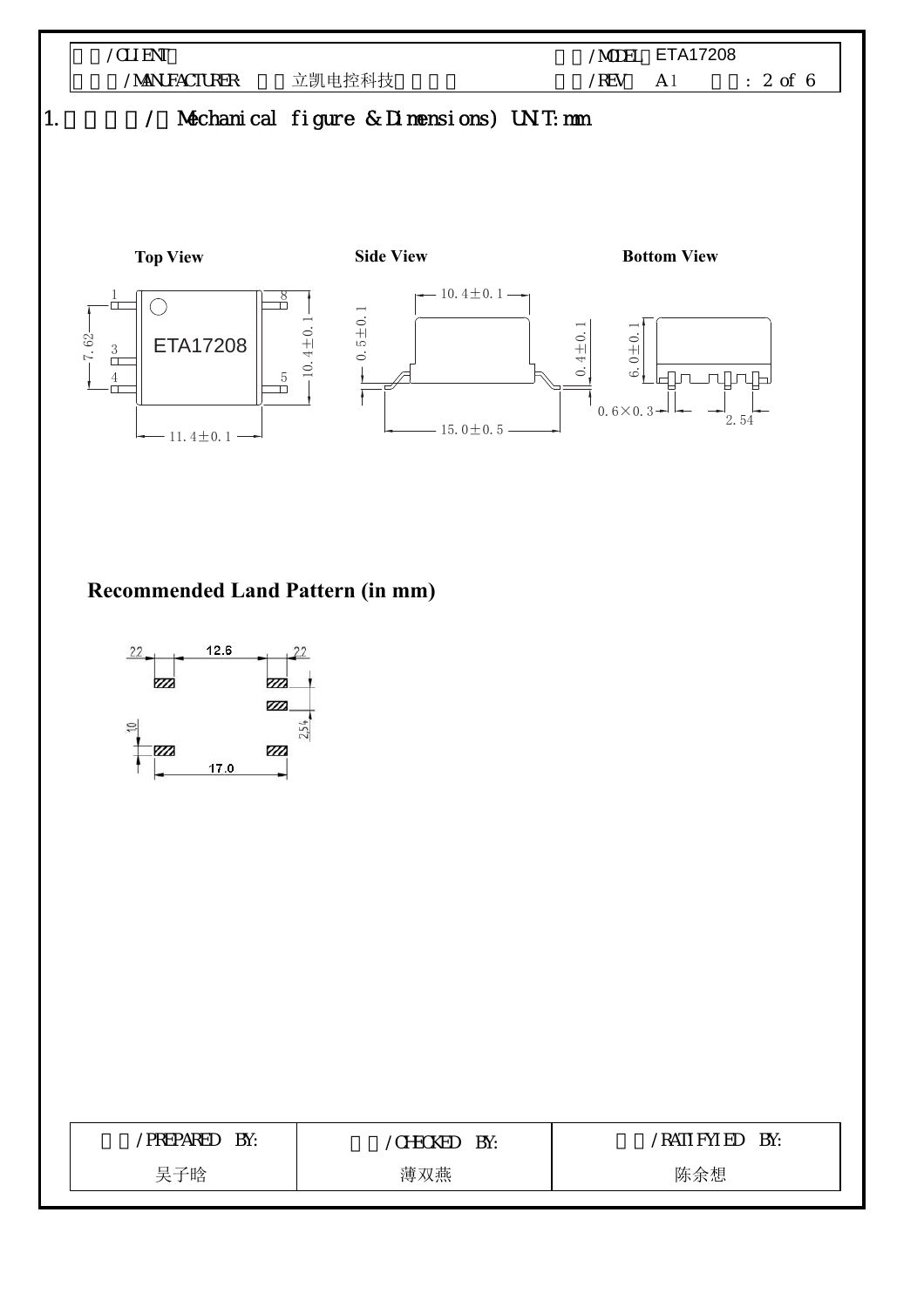

### 3. / TECHNICAL REQUIREMENT)

|                |     | /PI N      |                        |       | (turns) | $\mathsf{(mm)}$ |        |
|----------------|-----|------------|------------------------|-------|---------|-----------------|--------|
| NO.            | /ln | $\sqrt{a}$ | Wre                    | Turns | Tape    | Margin Tape     | Remark |
| N <sub>1</sub> | 5   | 8          | $FIW - \Phi 0.14$ (mm) |       |         |                 |        |
| N <sub>2</sub> | 3   | 4          | $FIW - \Phi 0.14$ (mm) |       |         |                 |        |
|                |     |            |                        |       |         |                 |        |
|                |     |            |                        |       |         |                 |        |
|                |     |            |                        |       |         |                 |        |
|                |     |            |                        |       |         |                 |        |
|                |     |            |                        |       |         |                 |        |
|                |     |            |                        |       |         |                 |        |

1.  $\blacksquare$ 

| <b>PREPARED</b><br>BY: | <b>HECKED</b><br>BY:<br>$\sim$ | Rati fyl ed<br>BY: |
|------------------------|--------------------------------|--------------------|
| :子晗<br>브               | 薄双燕                            | 陈余想                |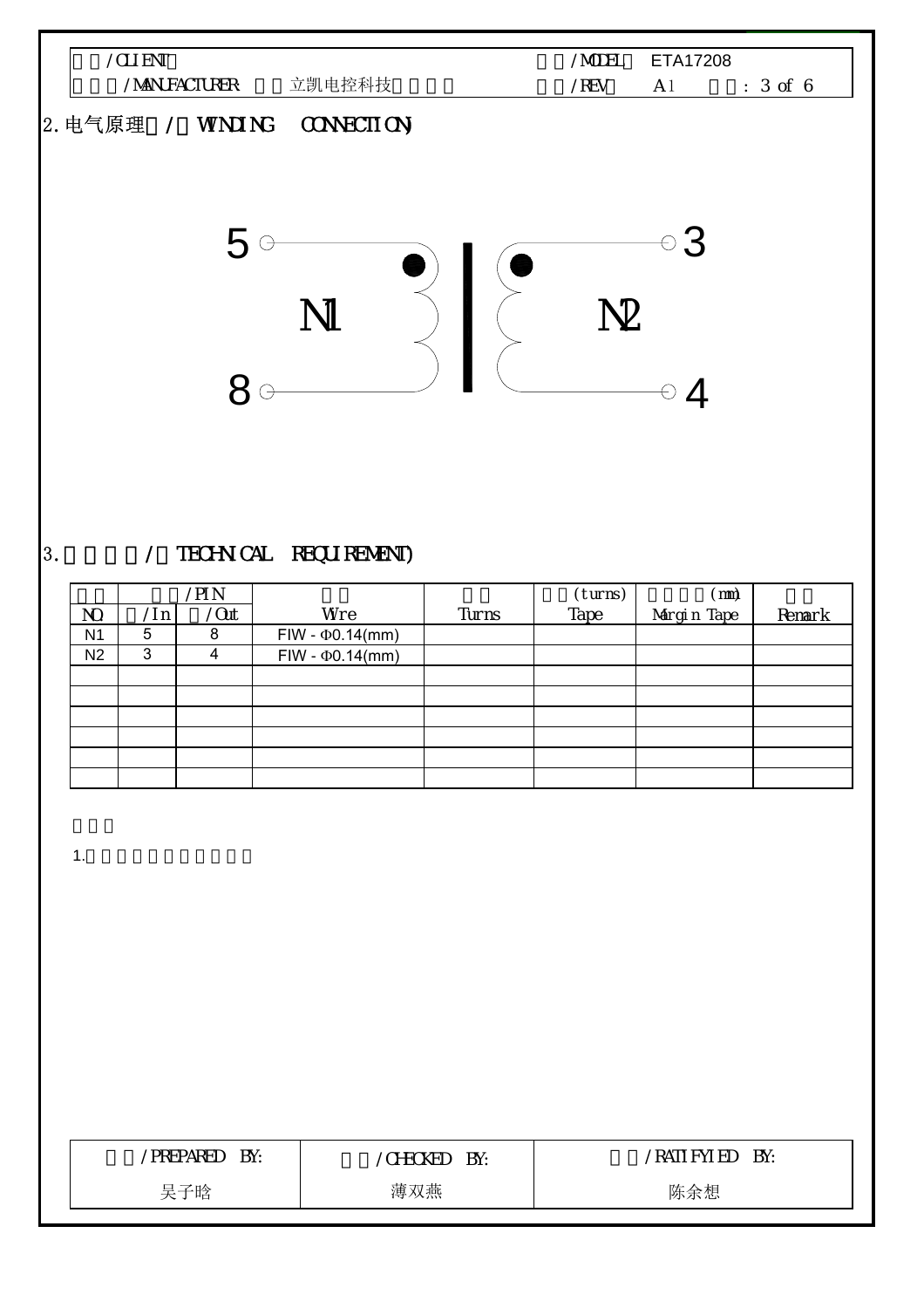客户/CLIENT:

/MANUFACTURER: 立凯电控科技

/MODEL ETA17208 版本/REV: A 1 页数: 4 of 6

#### 4. / ELECTRICAL SPECIFICATION

|     |                                              |                        |                          | $(AT 25^{\circ}C)$     |                  |
|-----|----------------------------------------------|------------------------|--------------------------|------------------------|------------------|
| NO. | <b>ITEMS</b>                                 | <b>MEASURING POINT</b> | SPECIFICATION            | <b>TEST CONDITION</b>  | <b>APPARATUS</b> |
|     |                                              | $5-8$                  |                          |                        |                  |
|     | I nduct ance                                 | $3 - 4$                | 20uH Min.                | 2.5MHz/0.1V            | HP4291B+16194A   |
| 2   | 漏感<br>Leakage<br>Inductance                  | 5-8(3 - 4 短接)          | $0.3$ uH Max.            | 2.5MHz/0.1V            |                  |
| 3   | 耦合电容<br>$\overline{Coupling}$<br>Capacitance | $4 - 5$                | 7pF Max.                 | 2.5MHz/0.1V 并          | HP4291B+16194A   |
| 4   | DC Resistacne                                | $5-8$<br>$3 - 4$       | $96 \text{m}\Omega$ Max. |                        | <b>TH2516A</b>   |
| 5   | Turns Ratio                                  | $(5-8):(3-4)$          | 1:1                      | 100KHz/0.1V            | GKT3259          |
| 6   | 耐压<br>I nsul ati on<br>Voltage               | $(5-8)$ to $(3-4)$     | 5.0KV/60S/1mA            |                        | CS9912B          |
| 7   | 浪涌电压<br>Surge Voltage                        | Pri.-Sec.              | $6.6$ KV                 | $1.2/50uS \pm 5$ Times | EFT/BURST        |
| 8   | 浪涌电流<br>Surge Current                        | Pri.-Sec.              | 3.3 <sub>K</sub> A       | 8/20uS ±5Times         | <b>GENERATOR</b> |

# 5. 插入损耗曲线/ INSERTION LOSS VS FREQ.)



| PREPARED BY: | CHECKED<br>BY: | /Rati fyi ed By: |
|--------------|----------------|------------------|
| 吴子晗          | 薄双燕            | 陈余想              |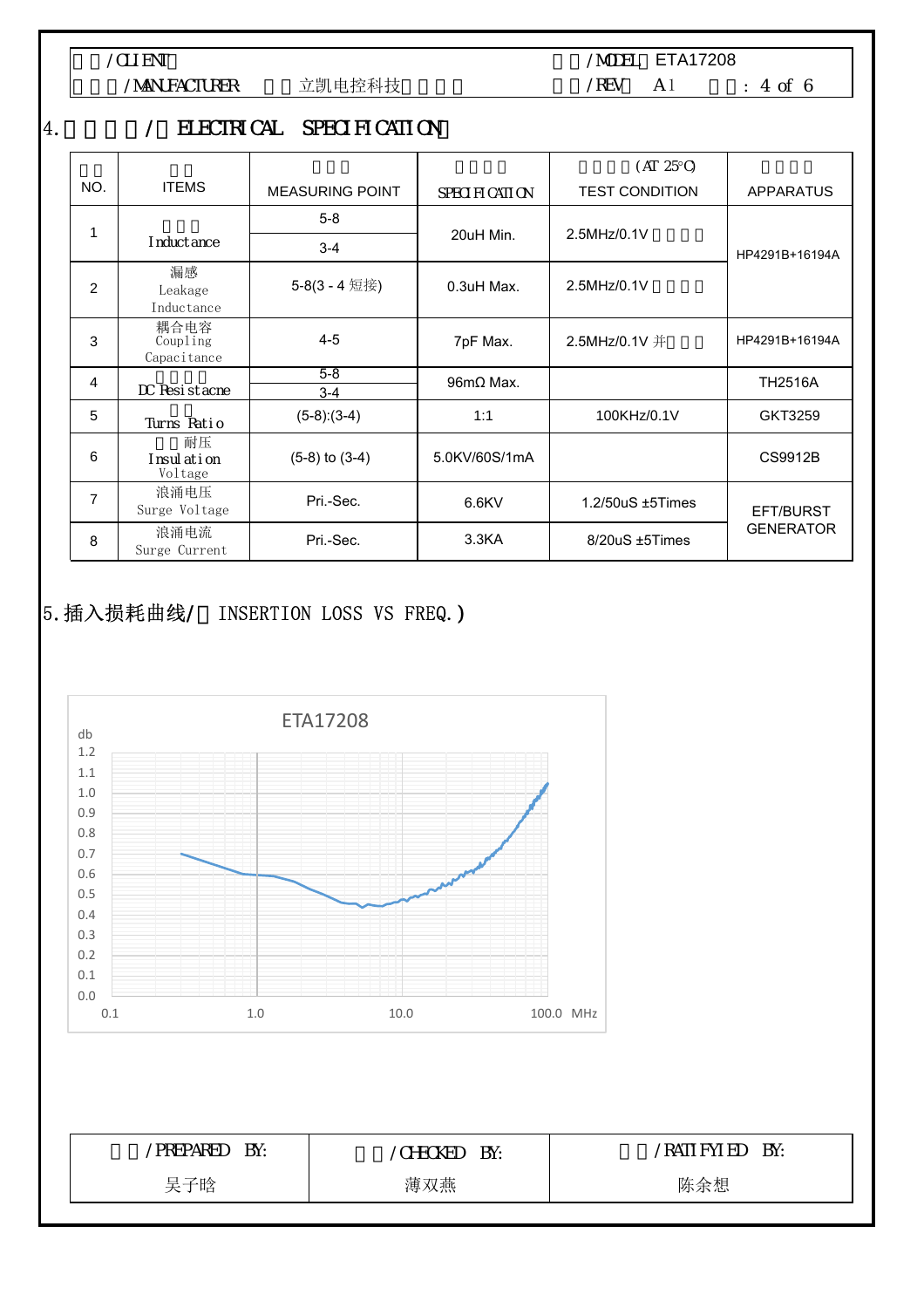客户/CLIENT:

 $\mathsf{r}$ 

/MANUFACTURER: 立凯电控科技

/MODEL ETA17208

 $/$ REV A 1 : 5 of 6

 $\overline{\phantom{a}}$ 

|                                                                                      |                               |                          |          |                |          |          |          |          | 耦合变压器          |              |             |                 |
|--------------------------------------------------------------------------------------|-------------------------------|--------------------------|----------|----------------|----------|----------|----------|----------|----------------|--------------|-------------|-----------------|
|                                                                                      |                               |                          |          |                |          |          |          |          | ETA17208       |              |             |                 |
|                                                                                      |                               |                          | 25       |                |          | 75%      |          |          |                |              |             |                 |
|                                                                                      |                               | &                        |          |                |          |          |          |          |                |              |             |                 |
|                                                                                      |                               |                          | 1        | $\overline{2}$ | 3        | 4        | 5        | 6        | $\overline{7}$ | 8            | 9           | 10 <sup>°</sup> |
|                                                                                      | $5 - 8$<br>(20uH Min.)        | 2.5MHz/0.1V<br>串联测试      | 26.60    | 28.44          | 25.80    | 26.25    | 25.03    | 26.20    | 26.82          | 26.98        | 27.38 25.41 |                 |
| 漏感                                                                                   | 5-8 (3-4短接)<br>$(0.3uH$ Max.) | 2.5MHz/0.1V<br>串联测试      | 0.11     | 0.10           | 0.11     | 0.11     | 0.10     | 0.10     | 0.10           | 0.10         | 0.10        | 0.10            |
|                                                                                      | $(5-8):(3-4) = 1:1$           |                          | $\alpha$ | $\alpha$       | $\alpha$ | $\alpha$ | $\alpha$ | $\alpha$ | $\alpha$       | α            | $\alpha$    | α               |
| 流                                                                                    | $5 - 8(96m \Omega$ Max.)      |                          | 73.81    | 74.90          | 75.66    | 73.52    | 75.31    | 76.48    | 75.77          | 78.63        |             | 73.54 76.75     |
| 电阻                                                                                   | $3-4(96m \Omega$ Max.)        |                          | 72.26    | 72.23          | 71.00    | 70.54    | 71.49    | 70.25    | 71.03          | 70.96        |             | 71.44 70.45     |
| 耦合<br>电容                                                                             | $4 - 5$<br>$(7pF$ Max.)       | 2.5MHz/0.1V<br>并联测试      | 3.3      | 3.6            | 3.7      | 3.9      | 3.9      | 4.5      | 3.7            | 3.7          | 4.0         | 3.8             |
| 绝缘<br>耐压                                                                             | $(5-8)$ to $(3-4)$            | 5.0KV/60S/<br>1mA        | $\alpha$ | $\alpha$       | $\alpha$ | $\alpha$ | $\alpha$ | $\alpha$ | $\alpha$       | α            | $\alpha$    | α               |
| 浪涌<br>电压                                                                             | Pri.-Sec.<br>(6.6KV)          | 1.2/50uS<br>$\pm$ 5Times | $\alpha$ | $\alpha$       | $\alpha$ | $\alpha$ | $\alpha$ | $\alpha$ | $\alpha$       | $\alpha$     | $\alpha$    | αк              |
| 浪涌<br>电流                                                                             | Pri. - Sec.<br>(3.3KA)        | 8/20uS<br>$\pm$ 5Times   | $\alpha$ | $\alpha$       | $\alpha$ | $\alpha$ | $\alpha$ | $\alpha$ | $\alpha$       | αк           | $\alpha$    | αк              |
| 1. HP4291B+16194A<br>2 TH2516A<br>3. GKT3259<br>4. CS9912B<br>5. EFT/BURST GENERATOR |                               |                          |          |                |          |          |          |          |                |              |             |                 |
|                                                                                      |                               |                          |          |                |          |          |          |          |                |              |             |                 |
|                                                                                      |                               |                          |          |                |          |          |          |          |                |              |             |                 |
|                                                                                      |                               |                          |          |                |          |          |          |          |                |              |             |                 |
|                                                                                      |                               |                          |          |                |          |          |          |          |                |              |             |                 |
|                                                                                      |                               |                          |          |                |          |          |          |          |                |              |             |                 |
|                                                                                      | /PREPARED                     | BY:                      |          |                | /CHECKED | BY:      |          |          |                | /RATI FYI ED | BY:         |                 |
|                                                                                      | 吴子晗                           |                          |          | 薄双燕            |          |          | 陈余想      |          |                |              |             |                 |